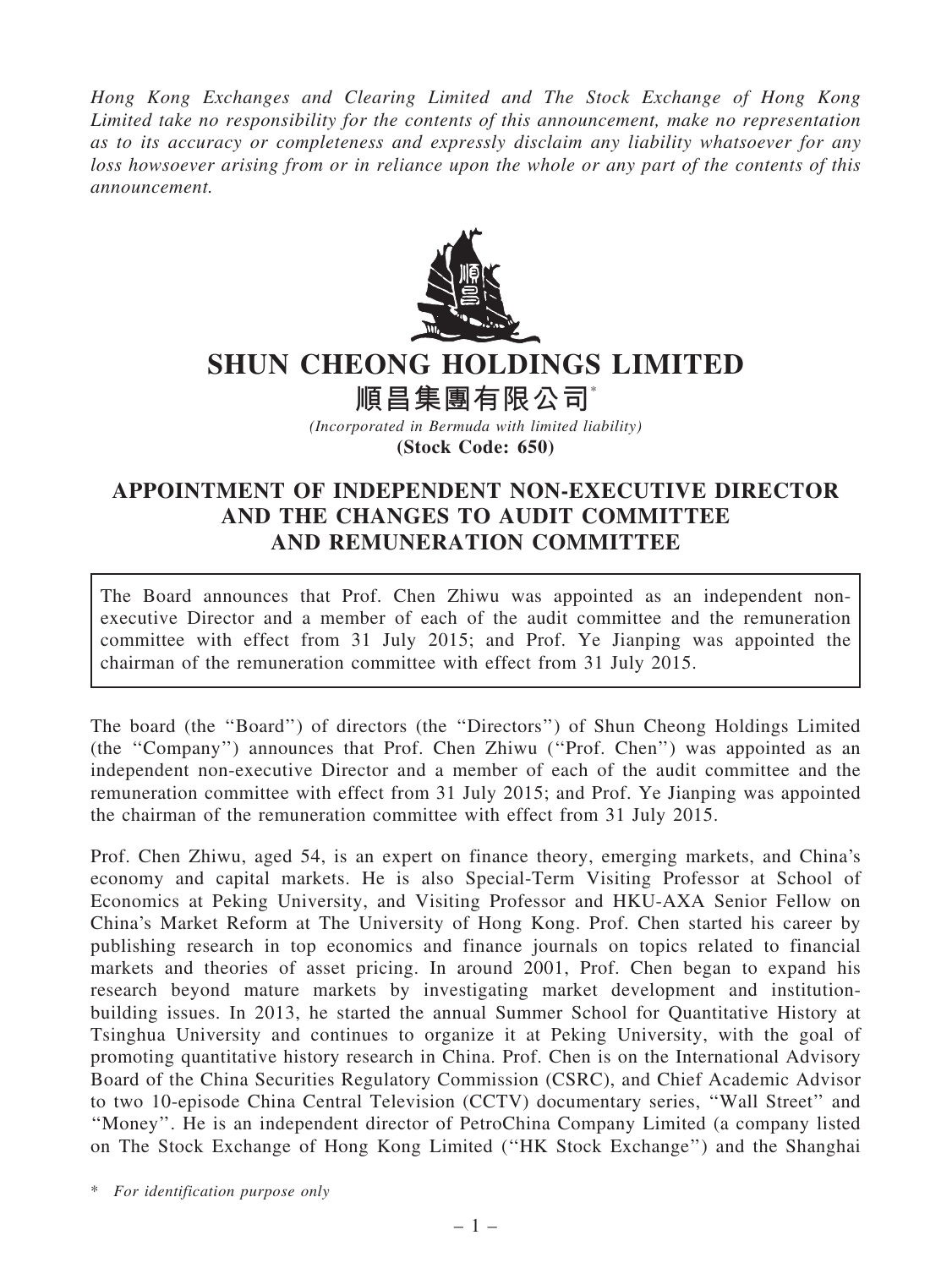Stock Exchange, Bank of Communications Co., Ltd. (a company listed on the Hong Kong Stock Exchange and the Shanghai Stock Exchange), and Noah Holdings Limited (a company listed on the New York Stock Exchange).

Save as disclosed, Prof. Chen did not hold any directorship in any other listed company in the last three years.

As at the date of this announcement, Prof. Chen does not have any interests in the shares of the Company which is required to be disclosed under Part XV of the Securities and Futures Ordinance.

Prof. Chen has entered into a service agreement with the Company in respect of his appointment as an independent non-executive Director. Prof. Chen's directorship in the Company will be subject to retirement by rotation in accordance with the bye-laws of the Company. Subject to review by the Board from time to time, Prof. Chen will be entitled to an annual director's fee of HK\$105,000 which was determined on the basis of Prof. Chen's experience, level of responsibilities within the Company and the current market condition.

Prof. Chen has no other relationship with any of the Directors, senior management of the Company, substantial shareholders or controlling shareholders of the Company.

Save as abovementioned, there is no other information which is required to be disclosed pursuant to the requirements under Rule 13.51(2)(h) to (v) of the Rules Governing the Listing of Securities on the Hong Kong Stock Exchange (the ''Listing Rules'') and there are no other matters that need to be brought to the attention of the holders of securities of the Company in respect of the appointment of Prof. Chen.

The Board would like to express its warm welcome to Prof. Chen for taking up the new positions.

## COMPLIANCE WITH RULE 3.10(1), 3.21 AND 3.25 OF THE LISTING RULES

The Company has three independent non-executive Directors after the appointment of Prof. Chen and the Company is now in compliance with (a) Rules  $3.10(1)$  of the Listing Rules, which prescribes that a listed issuer must have at least three independent non-executive directors; (b) Rule 3.21 of the Listing Rules, which prescribes that a listed issuer's audit committee must comprise a minimum of three members who should all be non-executive directors; and (c) Rule 3.25 of the Listing Rules, which prescribes that the remuneration committee of a listed issuer must comprise a majority of independent non-executive directors and it has to be chaired by an independent non-executive director.

> By Order of the Board Shun Cheong Holdings Limited Cao Jing Executive Chairman

Hong Kong, 2 August 2015